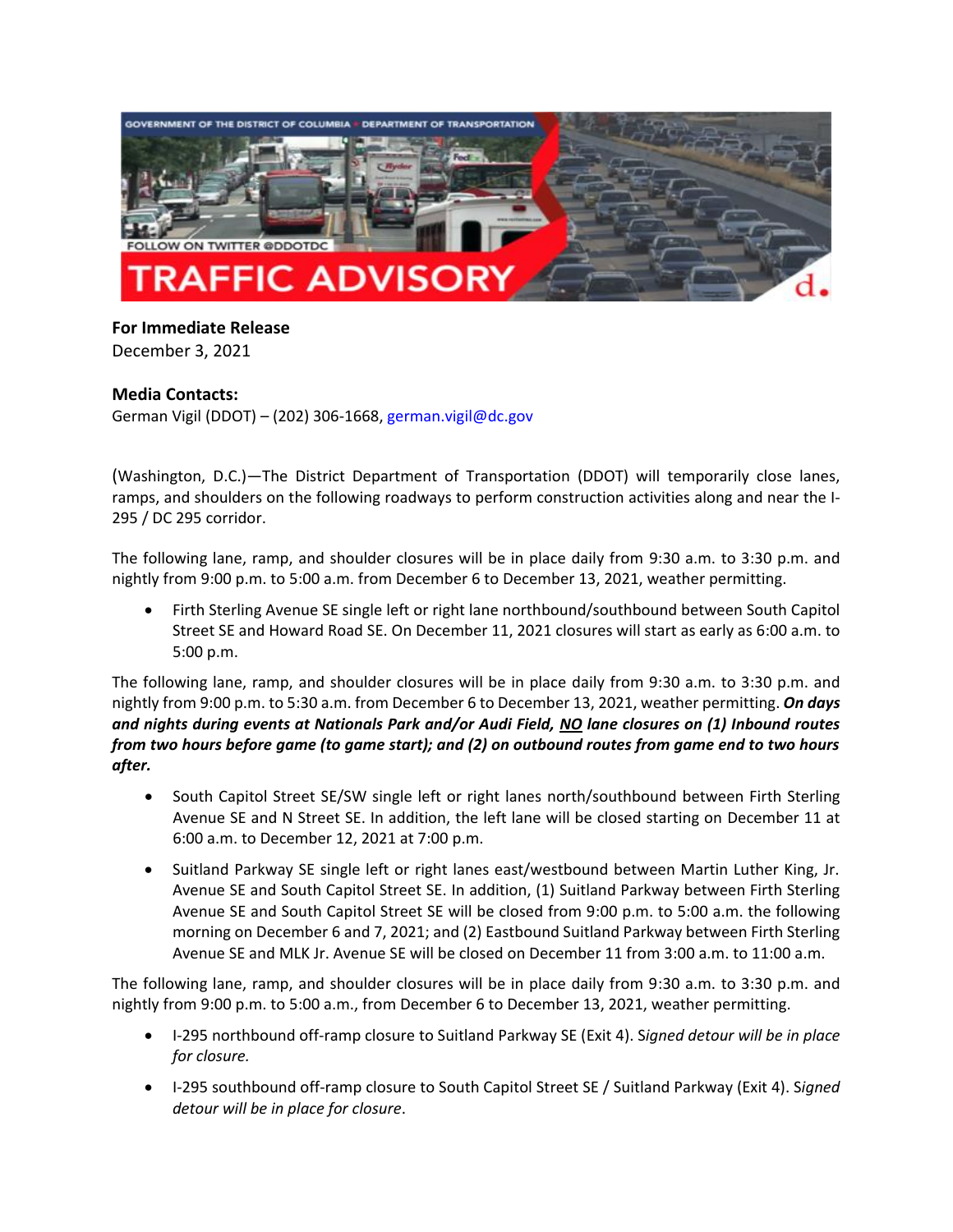• I-295 northbound on-ramp closure (or ramp narrows) from westbound Suitland Parkway weekday/night and weekend (December 11 from 6:00 a.m. to 5:00 p.m.). S*igned detour will be in place for closure*.

The following lane, ramp, and shoulder closures will be in place from 9:30 a.m. to 3:30 p.m. and nightly from 9:00 p.m. to 5:00 a.m. from December 6 to December 13, 2021, weather permitting.

- Potomac Avenue SE/SW single lane closure between First Street SE and Second Street SW (including sidewalk closures and lane narrows). Daily sidewalk closures may start from 7:00 a.m. and continue to 7:00 p.m. The sidewalk on the north side of Potomac Avenue SW will be closed from December 06 to December 13, 2021. *On days and nights during events at Nationals Park and/or Audi Field, lane closures will be lifted from two hours before the start of games to two hours.*
- Howard Road SE single left or right lane and sidewalk closures between Firth Sterling Avenue SE and South Capitol Street SE weekdays. In addition, Howard Road SE between Firth Sterling Avenue SE to east of the WMATA Metro Parking Garage will be closed at night from 9:00 p.m. to 5:00 a.m. the following morning for bridge work on December 8 and 9, 2021. (*Access to the WMATA Anacostia Station Parking Garage will be available at all times via a signed detour route*.
- Q Street SW single left or right lane closures. In addition, single lane of Q Street SW from east of Half Street SW is closed continuously.
- Barry Road SE
- St Elizabeths Avenue SE single right lane
- R St SW single lane (and sidewalk) closures between Half St SW and S Capitol St SW.
- Anacostia Drive single lane closure from 7:00 a.m. to 7:00 p.m. (flagged)

The following lane closures will be in place on I-295 northbound weekdaysfrom December 6 to December 13, weather permitting. *On days and nights during events at Nationals Park and/or Audi Field, lane closures will be lifted from two hours before the start of games to one hour after the start of games.*

- Single left or right lanes between I-695 (Exits 1B-C) and South Capitol Street / Malcolm X Avenue / JBAB (Exit 2) from 9:30 a.m. to 3:30 p.m. daily.
- Up to two left or right lanes between I-695 (Exits 1B-C) and South Capitol Street / Malcolm X Avenue / JBAB (Exit 2) will be closed weeknights 9:00 p.m. to 5:00 a.m. next morning and weekend (December 11) from 6:00 a.m. to 5:00 p.m.

The following lane closures will be in place on I-295 southbound weekdaysfrom December 6 to December 13, 2021, weather permitting. *On days and nights during events at Nationals Park and/or Audi Field, lane closures will be lifted from one hour before the end of games to two hours after the end of games.*

- Single left or right lanes between I-695 (Exits 1B-C) and South Capitol Street / Malcolm X Avenue / JBAB (Exit 2) from 9:30 a.m. to 3:30 p.m. next day.
- Up to two left or right lanes between I-695 (Exits 1B-C) and South Capitol Street / Malcolm X Avenue / JBAB (Exit 2) weeknights 9:00 p.m. to 5:00 a.m. next morning.

The following roadway have been closed for an extended period. *Detours are provided for all full closures, and local access maintained where necessary.*